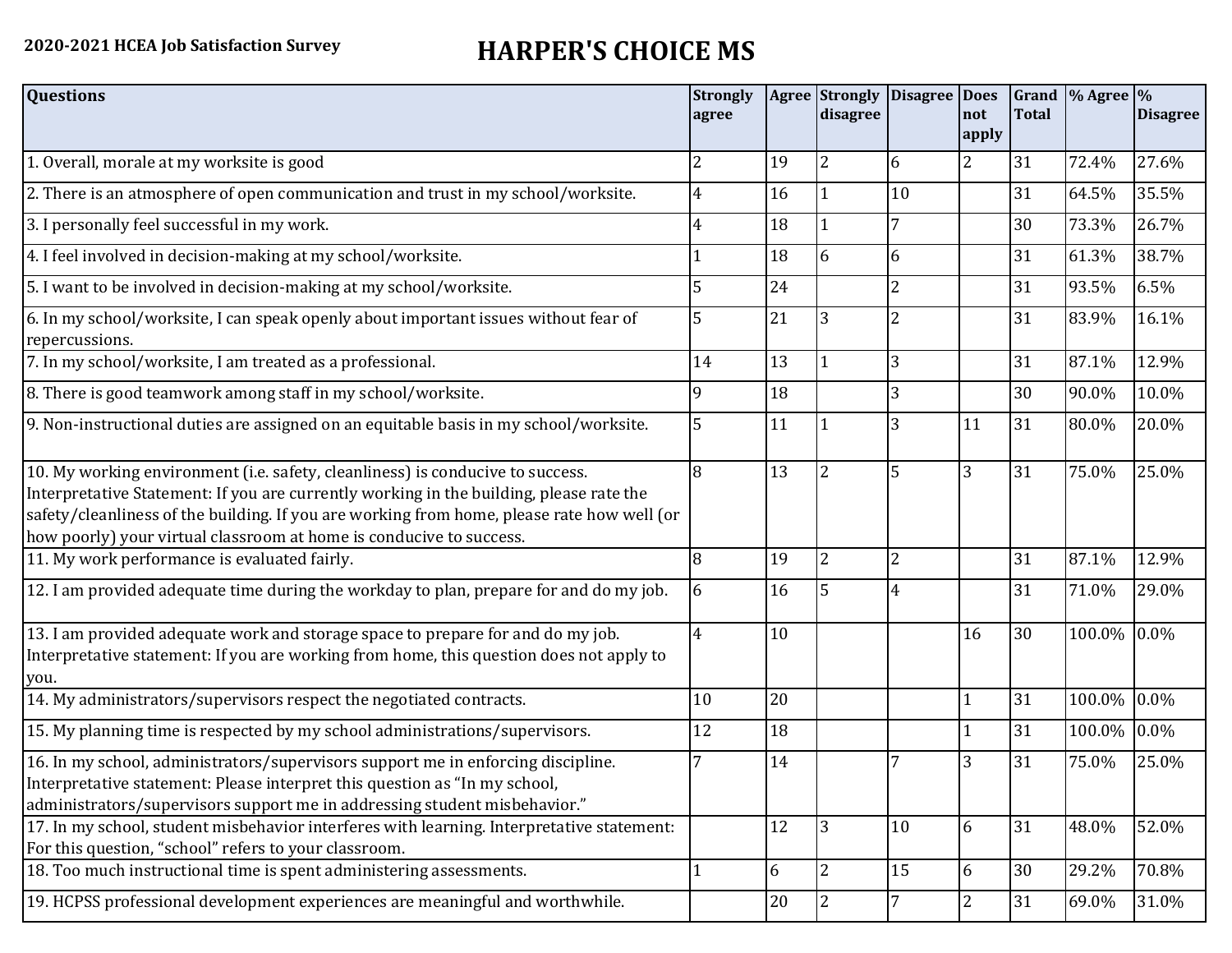## **2020-2021 HCEA Job Satisfaction Survey HARPER'S CHOICE MS**

| 20. Increased workload has contributed to a decline in my morale.                                                                                          |                | 12             |                | 10             | 2              | 31 | 65.5%  | 34.5% |
|------------------------------------------------------------------------------------------------------------------------------------------------------------|----------------|----------------|----------------|----------------|----------------|----|--------|-------|
| 21. I am paid fairly.                                                                                                                                      | 5              | 17             | 3              | 6              |                | 31 | 71.0%  | 29.0% |
| 22. I have confidence in the leadership exhibited by the HCPSS Superintendent.                                                                             | 6              | 21             | 2              | $\overline{2}$ |                | 31 | 87.1%  | 12.9% |
| 23. I have confidence in the leadership exhibited by the Howard County Board of<br>Education.                                                              | 2              | 17             | 3              | 9              |                | 31 | 61.3%  | 38.7% |
| 24. I have confidence in the leadership exhibited by the Howard County Education<br>Association (HCEA).                                                    | 12             | 17             |                | $\mathbf{1}$   |                | 31 | 93.5%  | 6.5%  |
| 25. I feel that HCPSS offers me the possibility of advancing professionally in the field of<br>education.                                                  | $\overline{2}$ | 21             |                | $\overline{4}$ | 3              | 31 | 82.1%  | 17.9% |
| 26. In my position, I receive appropriate and adequate support and training.                                                                               | 5              | 21             | $\overline{2}$ | 3              |                | 31 | 83.9%  | 16.1% |
| 27. During this current school year, I have experienced harassing behavior from<br>colleagues.                                                             |                |                | 21             | 9              |                | 31 | 3.2%   | 96.8% |
| 28. During this current school year, I have experienced harassing behavior from<br>administrators/supervisors.                                             |                |                | 24             | 6              |                | 31 | 3.2%   | 96.8% |
| 29. During this current school year, I have experienced harassing behavior from parents.                                                                   |                | 5              | 14             | 11             | $\mathbf 1$    | 31 | 16.7%  | 83.3% |
| 30. At my school I spend most of my PIP time on non-instructional activities.                                                                              | 1              | $\overline{5}$ | 3              | 16             | 6              | 31 | 24.0%  | 76.0% |
| 31. At my school our administrator includes time during PIP for teacher-initiated<br>collaboration.                                                        |                | 16             |                | $\overline{2}$ | 6              | 31 | 92.0%  | 8.0%  |
| 32. In my school, I spend too much time in meetings.                                                                                                       |                | $\overline{8}$ | $\overline{2}$ | 19             | $\overline{2}$ | 31 | 27.6%  | 72.4% |
| 33. In my school, there is adequate support for special education students.                                                                                |                | 14             | $\overline{4}$ | 10             | $\overline{2}$ | 31 | 51.7%  | 48.3% |
| 34. My administrator/supervisor provides people working from home with flexibility in<br>their workday.                                                    | 9              | 21             |                |                | $\mathbf{1}$   | 31 | 100.0% | 0.0%  |
| 35. My administrator/supervisor has reasonable expectations of workload for staff while<br>in virtual learning.                                            | 12             | 17             |                | $\mathbf{1}$   |                | 31 | 93.5%  | 6.5%  |
| 36. Students have adequate technology and tools (hardware/software/connectivity) to<br>participate in virtual learning.                                    | $\overline{4}$ | 17             |                | 10             |                | 31 | 67.7%  | 32.3% |
| 37. Staff have adequate technology hardware (e.g. computers, document cameras, other<br>technology hardware) to meet the requirements of virtual learning. | 6              | 20             |                | 5              |                | 31 | 83.9%  | 16.1% |
| 38. HCPSS has provided the software I need to do my job and collaborate with colleagues. 6                                                                 |                | 23             |                | $\mathbf{1}$   | $\mathbf{1}$   | 31 | 96.7%  | 3.3%  |
| 39. The software and online services provided by HCPSS to do my job are difficult and/or<br>time-consuming to use.                                         |                | 8              |                | 20             | $\overline{2}$ | 31 | 31.0%  | 69.0% |
| 40. In my class, I feel that students are engaged in virtual learning                                                                                      | $\overline{2}$ | 13             | 2              | 11             | 3              | 31 | 53.6%  | 46.4% |